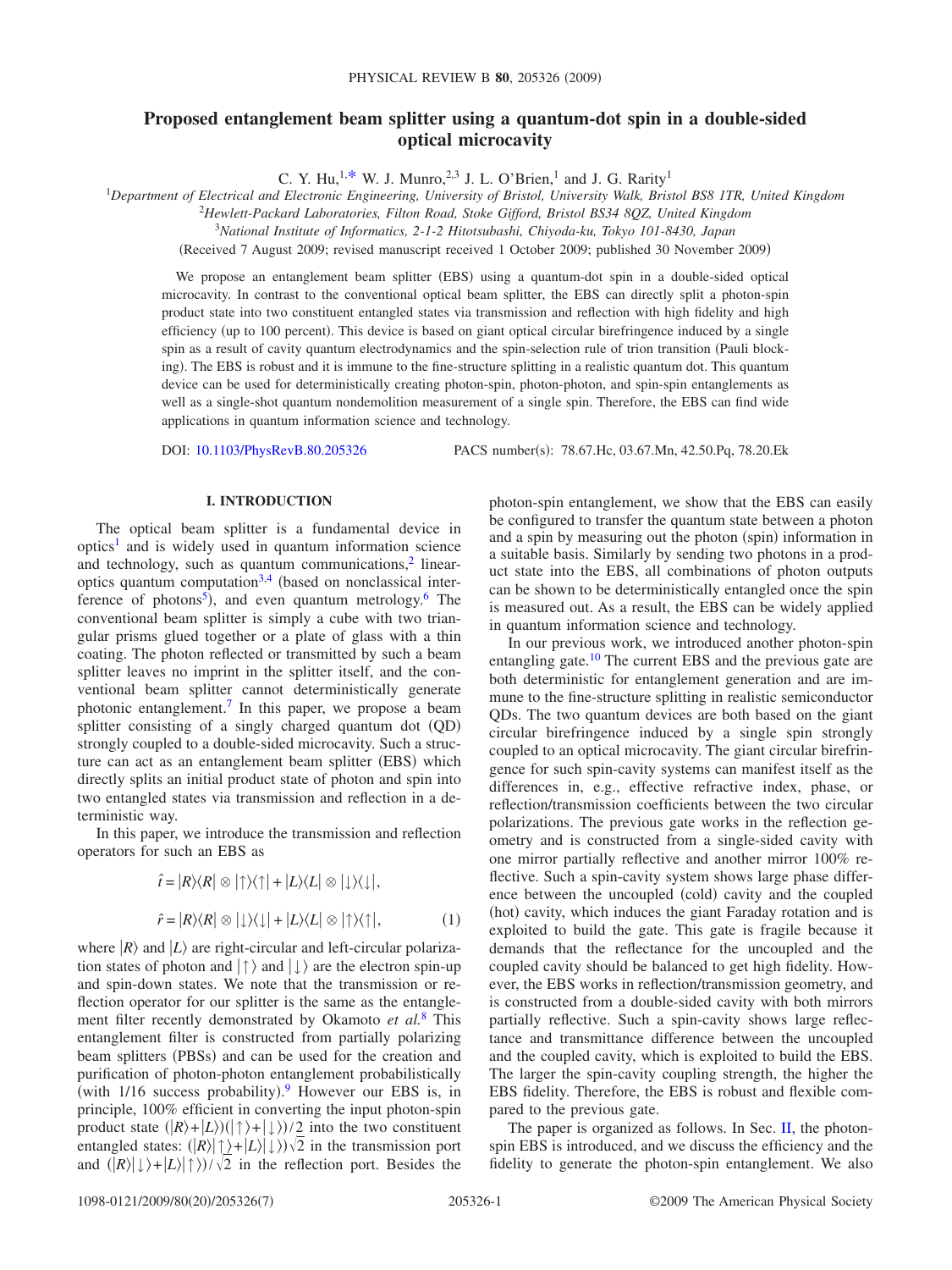<span id="page-1-1"></span>

FIG. 1. (a) A charged QD inside a micropillar microcavity with circular cross-section. (b) Energy levels and spin-selection rules for the optical transitions of  $X^-$  (see text).

discuss how the photon-spin entanglement can be used for a single-shot quantum nondemolition measurement of a single spin. In Sec. [III](#page-3-0) we show the EBS can be used to implement a photon-spin quantum interface. In Sec. [IV,](#page-4-0) we discuss another application of the EBS in entangling independent photons and show how remote spin entanglement can be also generated by the EBS. Finally, we present our conclusions and the outlook.

#### <span id="page-1-0"></span>**II. PHOTON-SPIN ENTANGLEMENT BEAM SPLITTER**

We consider a singly charged QD  $[e.g., self-assembled$ In(Ga)As QD, GaAs interfacial QD, or semiconductor nanocrystal] placed at the antinode of an double-sided optical microcavity. For example, Fig.  $1(a)$  $1(a)$  shows a micropillar microcavity where two GaAs/Al(Ga)As distributed Bragg reflectors (DBRs) and transverse index guiding provide threedimensional confinement of light. In contrast to our previous work, $^{10}$  the two DBRs are made partially reflective (doublesided), symmetric, and low loss in order to achieve high on-resonance transmission. The cross-section of the micropillar is made circular to make the cavity mode degenerate for circularly polarized light.

Singly charged QDs show the optical resonance of trion *X*<sup>−</sup> (also called negatively charged exciton) which consists of two electrons bound to one hole.<sup>11</sup> Due to the Pauli exclusion principle,  $X^-$  shows spin-dependent optical transitions [see Fig.  $1(b)$  $1(b)$ :<sup>[12](#page-5-12)</sup> the left circularly polarized photon (indicated by L photon) only couples the electron in the spin state  $|\uparrow\rangle$  to *X*<sup>−</sup> in the spin state  $|\uparrow \downarrow \uparrow \rangle$  with the two electron spins antiparallel; the right circularly polarized photon (indicated by R photon) only couples the electron in the spin state  $| \downarrow \rangle$  to  $X^-$  in the spin state  $| \downarrow \uparrow \Downarrow \rangle$ . Here  $| \uparrow \rangle$  and  $| \downarrow \rangle$  represent electron spin states  $|\pm \frac{1}{2}\rangle$ ,  $|\hat{\mathbb{I}}\rangle$  and  $|\hat{\mathbb{I}}\rangle$  represent heavy-hole spin states  $\left|\pm\frac{3}{2}\right\rangle$ . This spin-selection rule for *X*<sup>−</sup> is also called Pauli blocking, $11,13$  $11,13$  and its imperfection due to the heavy-light hole mixing will be discussed later. For self-assembled QDs, the in-plane anisotropy lifts the degeneracy of the bright neutral exciton, which is called fine-structure splitting, via the anisotropic electron-hole exchange interactions, but induces no splitting for the charged exciton *X*<sup>−</sup> due to the quenched exchange interaction[.14](#page-5-14) Therefore, the spin levels of *X*<sup>−</sup> are degenerate as shown in Fig.  $1(b)$  $1(b)$ . However, the in-plane anisotropy could modify the hole states and thus affect the spinselection rule. The light-hole subband and the split-off subband are energetically far apart from the heavy-hole subband and can be neglected. The spin is quantized along the normal direction of the cavity, i.e., the propagation direction of the input (or output) light.

For GaAs-based or InAs-based charged QDs, recent experiments have shown long electron-spin coherence time  $(T_2^e \sim \mu s)$  after suppressing the nuclear spin fluctuations<sup>15</sup> and long electron spin-relaxation time  $(T_1^e \sim ms)$  (Ref. [16](#page-5-16)) due to the suppressed electron-phonon and spin-orbit interactions in QDs. These results indicate that QD-confined spin is one of the promising solid-state quantum-bit (qubit) systems.

The reflection and transmission coefficients of this *X*<sup>−</sup>-cavity system can be investigated by solving the Heisenberg equations of motion for the cavity field operator *aˆ* and  $X^-$  dipole operator  $\sigma_$ , and the input-output relations<sup>17</sup>

$$
\frac{d\hat{a}}{dt} = -\left[i(\omega_c - \omega) + \kappa + \frac{\kappa_s}{2}\right]\hat{a} - g\sigma_{-} \n- \sqrt{\kappa}\hat{a}_{in} - \sqrt{\kappa}\hat{a}'_{in} + \hat{H}
$$
\n
$$
\frac{d\sigma_{-}}{dt} = -\left[i(\omega_{X^{-}} - \omega) + \frac{\gamma}{2}\right]\sigma_{-} - g\sigma_{z}\hat{a} + \hat{G}
$$
\n
$$
\hat{a}_r = \hat{a}_{in} + \sqrt{\kappa}\hat{a}
$$
\n
$$
\hat{a}_t = \hat{a}'_{in} + \sqrt{\kappa}\hat{a},
$$
\n(2)

where  $\omega$ ,  $\omega_c$ , and  $\omega_{X^-}$  are the frequencies of the input photon, cavity mode, and *X*<sup>−</sup> transition, respectively. *g* is the *X*<sup>−</sup>-cavity coupling strength and  $\gamma/2$  is the *X*<sup>−</sup> dipole decay rate.  $\kappa$  and  $\kappa$ <sub>s</sub>/2 are the cavity field decay rate into the input/ output modes and the leaky modes, respectively. The background absorption can also be included in  $\kappa_s/2$ .  $\hat{H}$  and  $\hat{G}$  are the noise operators related to reservoirs.  $\hat{a}_{in}$ ,  $\hat{a}'_{in}$  and  $\hat{a}_r$ ,  $\hat{a}_t$  are the input and output field operators.

In the approximation of weak excitation where the charged QD is predominantly in the ground state, we take  $\langle \sigma_z \rangle$  ≈ −1. The reflection and transmission coefficients in the steady state can be obtained

<span id="page-1-2"></span> $r(\omega) = 1 + t(\omega)$ 

$$
t(\omega) = \frac{-\kappa \left[i(\omega_{X^-} - \omega) + \frac{\gamma}{2}\right]}{\left[i(\omega_{X^-} - \omega) + \frac{\gamma}{2}\right] \left[i(\omega_c - \omega) + \kappa + \frac{\kappa_s}{2}\right] + g^2}.
$$
 (3)

The weak-excitation approximation demands that the intracavity photon number should be less than the critical photon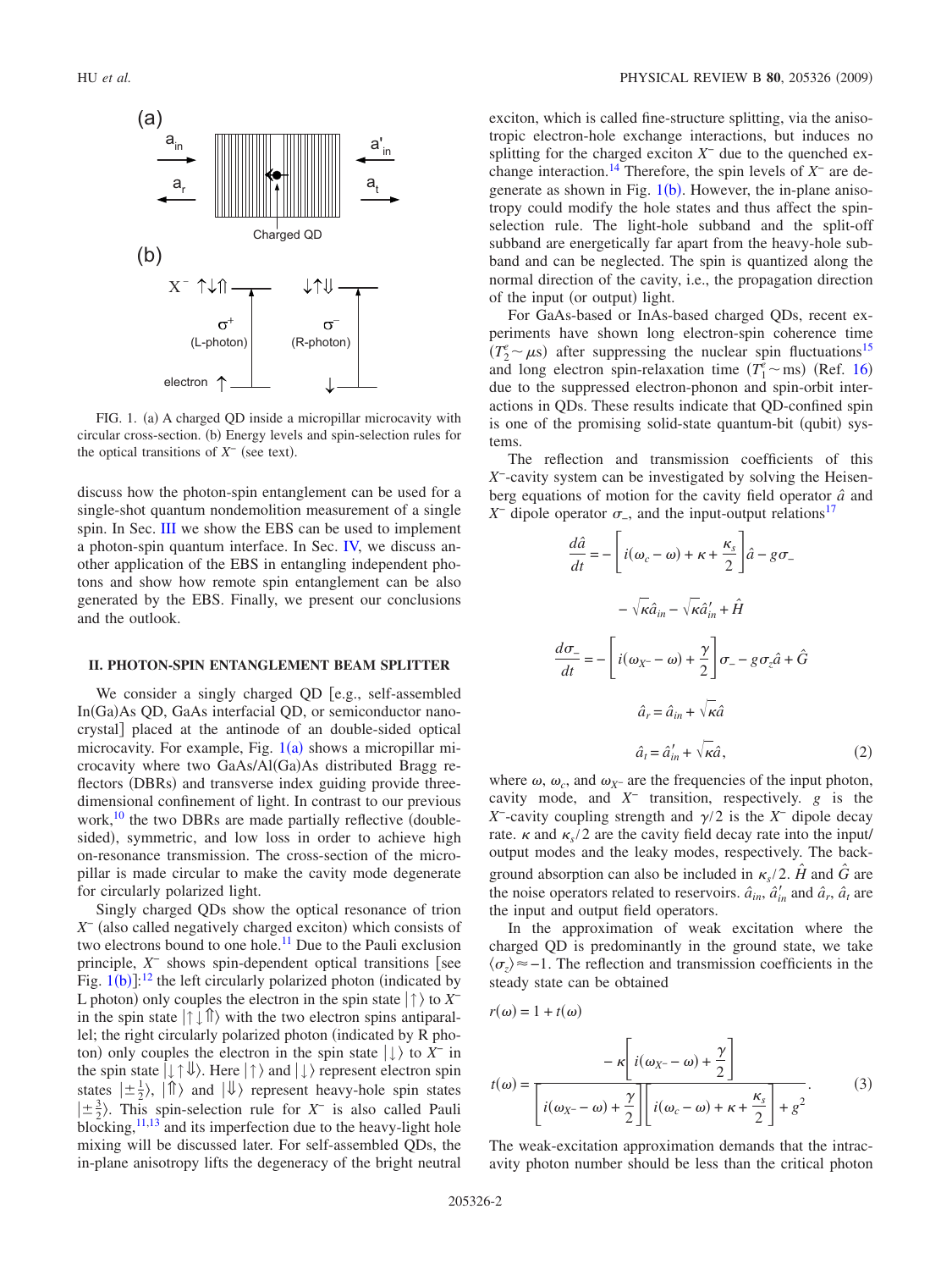number  $n_0 = \gamma^2 / 2g^2$  which measures the number of photons in the cavity required to saturate the QD response.<sup>18</sup> This condition is satisfied if the input beam is a train of single photons with the photon rate less than  $n_0 / \tau$ , where  $\tau$  is the cavity lifetime. This situation is what we consider in this work.<sup>19</sup> Moreover, for the high-fidelity operation of the EBS, the spectral width of single photons should be much smaller than the linewidth of the cavity mode, i.e., the coherence length of single photons should be much longer than the cavity lifetime. This means the photon is never completely localized in the cavity, therefore, the charged QD almost remains in the ground state all the time. Although single photons as the input are discussed in this work and our previous work $^{10}$  (as single photons are robust), we have to emphasize here that all discussions can be extended to a weak laser as the input as long as the weak-excitation condition is satisfied. This can be done by replacing the single photon state with the coherent state. Details shall be discussed elsewhere. $20$ 

Instead of the dispersive interaction, $2<sup>1</sup>$  we consider here the resonant interaction with  $\omega_c = \omega_{X} = \omega_0$ . By taking *g*=0, we get the reflection and transmission coefficients  $r_0(\omega)$  and  $t_0(\omega)$  for a uncoupled cavity (or cold cavity) where the QD does not couple to the cavity $22$ 

$$
i(\omega_0 - \omega) + \frac{\kappa_s}{2}
$$
  

$$
r_0(\omega) = \frac{i(\omega_0 - \omega) + \kappa + \frac{\kappa_s}{2}}{i(\omega_0 - \omega) + \kappa + \frac{\kappa_s}{2}}.
$$
  

$$
t_0(\omega) = \frac{-\kappa}{i(\omega_0 - \omega) + \kappa + \frac{\kappa_s}{2}}.
$$
 (4)

The reflection and transmission spectra versus the detuning  $\omega - \omega_0$  are presented in Fig. [2](#page-2-0)(a) for different coupling strength  $g$ . With increasing  $g$  (e.g., by reducing the modal volume or increasing the  $X^-$  oscillator strength), the cavity mode splits into two peaks due to the quantum interference in the "one-dimensional atom" regime<sup>23</sup> with  $\kappa < 4g^2 / \kappa < \gamma$ (which has been demonstrated recently $^{24}$ ), and the vacuum Rabi splitting in the strong-coupling regime<sup>25</sup> with  $g$  $>$  ( $\kappa$ ,  $\gamma$ ). We can see that the transmittance or reflectance are different between the uncoupled cavity with  $g=0$  and the coupled cavity (or hot cavity) with  $g \neq 0$ .

If the spin lies in the state  $|\uparrow\rangle$ , the L photon feels a coupled cavity with reflectance  $|r(\omega)|$  and the transmittance  $|t(\omega)|$ , whereas the R photon feels the uncoupled cavity with the reflectance  $|r_0(\omega)|$  and transmittance  $|t_0(\omega)|$ ; Conversely, if the spin lies in the state  $|\downarrow\rangle$ , the R photon feels a coupled cavity, whereas the L photon feels the uncoupled cavity. The difference in transmission and reflection, or even in the phase, $10,26$  $10,26$  between the right and left circular polarizations are all called the giant circular birefringence induced by a single spin. This enables us to make a quantum device—an entanglement beam splitter. For any quantum input we can define the transmission operator as

<span id="page-2-0"></span>

FIG. 2. (Color online) (a) Calculated transmission (solid curves) and reflection (dotted curves) spectra vs the normalized frequency detuning for different coupling strength *g*. (b) The entanglement fidelity vs the frequency detuning in the strong-coupling regime  $(g=2.4\kappa)$  is taken). Solid curve for  $F^t(\omega)$  and dotted curve for  $F^r(\omega)$ . (c) Transmittance  $|t(\omega_0)|$  (solid curve) and reflectance  $|r(\omega_0)|$  (dotted curve) vs the normalized coupling strength. (d) The entanglement fidelity vs the normalized coupling strength. (e) Transmittance  $|t_0(\omega_0)|$  (solid curve) and reflectance  $|r_0(\omega_0)|$  (dotted curve) vs the normalized side leakage rate. (f) The entanglement fidelity vs the normalized side leakage rate. Solid curve for  $F<sup>t</sup>(\omega_0)$  and dotted curve for  $F^r(\omega_0)$ .  $\omega_c = \omega_X = \omega_0$  and  $\gamma = 0.1 \kappa$  are taken for (a)–(f) and  $\kappa_s = 0$  for (a)–(d).

$$
\hat{t}(\omega) = t_0(\omega)(|R\rangle\langle R| \otimes |\uparrow\rangle\langle \uparrow| + |L\rangle\langle L| \otimes |\downarrow\rangle\langle \downarrow|)
$$
  
+ 
$$
t(\omega)(|R\rangle\langle R| \otimes |\downarrow\rangle\langle \downarrow| + |L\rangle\langle L| \otimes |\uparrow\rangle\langle \uparrow|)
$$
 (5)

and the reflection operator as

$$
\hat{r}(\omega) = r_0(\omega)(|R\rangle\langle R| \otimes |\uparrow\rangle\langle \uparrow| + |L\rangle\langle L| \otimes |\downarrow\rangle\langle \downarrow|)
$$
  
+ 
$$
r(\omega)(|R\rangle\langle R| \otimes |\downarrow\rangle\langle \downarrow| + |L\rangle\langle L| \otimes |\uparrow\rangle\langle \uparrow|), \qquad (6)
$$

where  $r_0(\omega)$ ,  $t_0(\omega)$  and  $r(\omega)$ ,  $t(\omega)$  are the reflection and transmission coefficients of the uncoupled and coupled cavity, respectively. Both operators include the contributions from the uncoupled and coupled cavities.

In the strong-coupling regime  $g > (\kappa, \gamma)$  and in the central frequency regime  $|\omega - \omega_0| < \kappa$ , we have  $|t(\omega)| \to 0$  and  $|t_0(\omega)| \neq 0$  [see Fig. [2](#page-2-0)(a)], thus the transmission operator can be simplified as

$$
\hat{t}(\omega) \simeq t_0(\omega)(|R\rangle\langle R| \otimes |\uparrow\rangle\langle \uparrow| + |L\rangle\langle L| \otimes |\downarrow\rangle\langle \downarrow|) \tag{7}
$$

including the contribution from the uncoupled cavity only. Under the same conditions, we get  $|r(\omega)| \rightarrow 1$ . If the side leakage is small, i.e.,  $\kappa_s \ll \kappa$ , we have  $|r_0(\omega)| \to 0$  at  $\omega \approx \omega_0$ [see Eq. ([3](#page-1-2))]. So the reflection operator can be simplified as

$$
\hat{r}(\omega) \simeq r(\omega)(|R\rangle\langle R| \otimes |\downarrow\rangle\langle \downarrow| + |L\rangle\langle L| \otimes |\uparrow\rangle\langle \uparrow|)
$$
 (8)

including the contribution from the coupled cavity only.

Thus we get the EBS transmission and reflection opera-tors defined in Eq. ([1](#page-0-0)):  $\hat{t}(\omega) \approx t_0(\omega)\hat{t}$  and  $\hat{r}(\omega) \approx r(\omega)\hat{r}$  where the coefficients determine the EBS efficiency. As  $|t_0(\omega)|$  $\rightarrow$  1 and  $|r(\omega)|$   $\rightarrow$  1 when  $\omega \approx \omega_0$ , the EBS can be made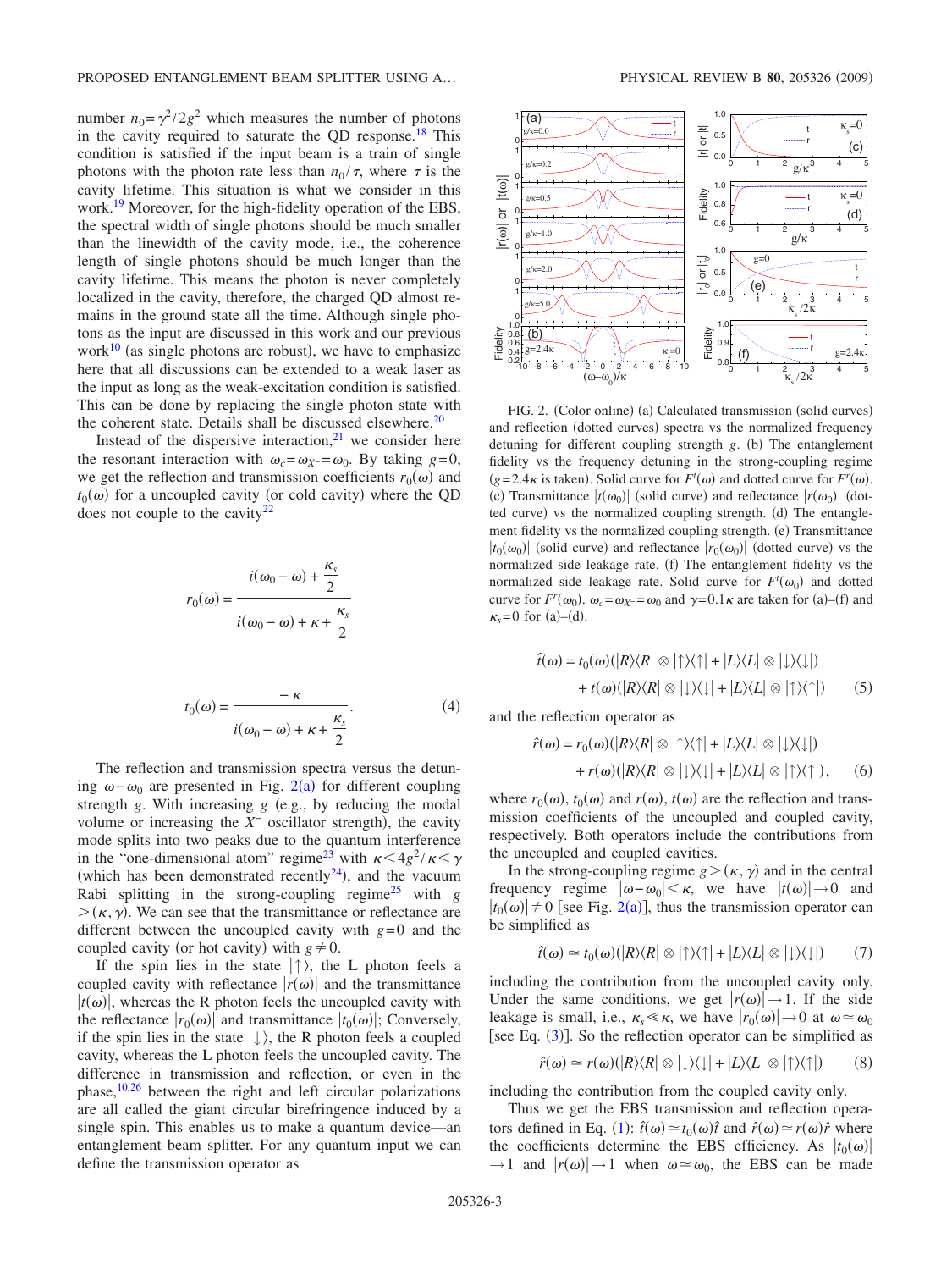<span id="page-3-1"></span>

FIG. 3. The proposed photon-spin entanglement beam splitter. A photon-spin product state can be split into two constituent photonspin entangled states: one in the transmission port and another in the reflection port. Note that the single photon is either transmitted or reflected, so this entanglement beam splitter is deterministic.

 $100\%$  efficient by optimizing the pillar cavity (e.g., suppress the side leakage and other  $loss^{27}$ ).

The EBS can directly split a photon-spin product state into two constituent entangled states via transmission and reflection (see Fig. [3](#page-3-1)). However, the entanglement fidelity is different between transmission and reflection. We can define the amplitude entanglement fidelity for the transmission and reflection operators as

$$
F^{t}(\omega) = |t_0(\omega)|/\sqrt{|t_0(\omega)|^2 + |t(\omega)|^2}
$$
  

$$
F^{r}(\omega) = |r(\omega)|/\sqrt{|r_0(\omega)|^2 + |r(\omega)|^2}.
$$
 (9)

As shown in Figs.  $2(b)$  $2(b)$  and  $2(d)$ , near-unity entanglement fidelity in transmission (solid curve) can be achieved within a small frequency window  $|\omega-\omega_0| < \kappa$  in the strong-coupling regime  $g > (\kappa, \gamma)$ . The strongly coupled QD cavity has been demonstrated in various microcavities and nanocavities recently,<sup>25</sup> and  $g/\kappa = 2.4$  can be achieved for the In(Ga)As QD-cavity system.<sup>25,[27,](#page-6-1)[28](#page-6-2)</sup> Experimentally  $\gamma$  is about several  $\mu$ eV, so we take  $\gamma$ =0.1 $\kappa$ . Our calculations are based on these experimental values. High fidelity in reflection occurs in a much narrower bandwidth with unity achieved only at  $\omega = \omega_0$  [see Fig. [2](#page-2-0)(b), dotted curve], and  $F^r(\omega_0)$  shows no dependence on  $g$  [see Fig.  $2(d)$  $2(d)$ , dotted curve] due to  $|r_0(\omega_0)|=0$  when  $\kappa_s \ll \kappa$ , suggesting we could make highfidelity entanglement even in the weakly coupling regime. However, a practical pillar microcavity has side leakage which reduces the entanglement fidelity [see Fig.  $2(f)$  $2(f)$ ].  $F^t(\omega_0)$  shows a weak dependence on the side leakage (solid curve), but  $F^r(\omega_0)$  decreases rapidly (dotted curve) because  $|r_0(\omega_0)| \neq 0$  when  $\kappa_s$  is significant.

The spin-selection rule is not perfect for a realistic QD due to the heavy-light hole mixing. This can reduce the entanglement fidelity by a few percent as the hole mixing in the valence band is on the order of a few percent<sup>13,[29](#page-6-3)</sup> [e.g., for self-assembled In(Ga)As QDs]. The hole mixing could be reduced by engineering the shape and size of QDs or choosing different types of QDs.

The exciton dephasing can also reduce the entanglement fidelity by amount of  $[1 - \exp(-\tau/T_2)]$ , where  $\tau$  is the cavity photon lifetime and  $T_2$  is the exciton coherence time. Two kinds of dephasing processes should be mentioned here: the optical dephasing and the spin dephasing of *X*−. It is well known that the optical coherence time of excitons in selfassembled In(Ga)As QDs can be as long as several hundred picoseconds, $30$  which is ten times longer than the cavity pho-

<span id="page-3-2"></span>

FIG. 4. Schematic of a photon-spin interface. It also works in the reflection geometry (not shown here). (a) State transfer from a photon to a spin. (b) State transfer from a spin to a photon. PBS, D1 and D2 (photon detectors), and  $\lambda/4$  (quarter-wave plate).

ton lifetime (around tens of picoseconds in the strongcoupling regime for cavity Q factor of  $10^4 - 10^5$ ). So the optical dephasing can only slightly reduce the entanglement fidelity by less than 10%. The spin dephasing of the *X*<sup>−</sup> is mainly due to the hole-spin dephasing. In the absence of the contact hyperfine interaction that happens for holes, $31$  the QD-hole spin is expected to have long coherence time, and  $T_2^h$  > 100 ns has been reported recently.<sup>32</sup> This spin coherence time is at least three orders of magnitude longer than the cavity photon lifetime, so the spin dephasing of the *X*<sup>−</sup> can be safely neglected in our considerations.

The photon-spin entanglement enables us to make an ideal quantum measurement of the single spin by measuring the helicity of the transmitted or reflected photon. Although the resonant interaction is considered here, the weakexcitation condition implies the real excitation of *X*<sup>−</sup> transition is negligible. As a result, the spin disturbance by the input photon is small. This optical spin-detection method, as well as another way based on the giant Faraday rotation,  $10$  is thus a single-shot quantum nondemolition measurement  $(QND).^{33}$  $(QND).^{33}$  $(QND).^{33}$ 

The QD-spin eigenstate can be prepared, for example, by optical spin pumping and cooling. $34$  The proposed singleshot QND measurement could also be used to prepare/cool the spin state via single-photon measurement $35$  or via quantum Zeno effect. $36$  The spin superposition state can be made from the eigenstates by performing single spin rotations using nanosecond ESR pulses or picosecond optical pulses as reported recently[.37](#page-6-11)

#### **III. PHOTON-SPIN QUANTUM INTERFACE**

<span id="page-3-0"></span>We could use the created photon-spin entanglement as a resource to teleport the state from a photon to a spin,  $38$  thus making a quantum interface $39$  which is a crucial component for quantum networks.<sup>40</sup> However, we can do it directly using our EBS. In Fig.  $4(a)$  $4(a)$ , a photon in an arbitrary state  $|\psi^{ph}\rangle = \alpha |R\rangle + \beta |L\rangle$  is sent to the cavity with the spin prepared in the state  $|\psi\rangle = (|\uparrow\rangle + |\downarrow\rangle)/\sqrt{2}$ . After transmission, the photon and the spin become entangled, i.e.,

$$
|\psi^{ph}\rangle \otimes |\psi^{s}\rangle \rightarrow \frac{i(\omega)}{\sqrt{2}}(\alpha|R\rangle|\uparrow\rangle + \beta|L\rangle|\downarrow\rangle). \tag{10}
$$

<span id="page-3-3"></span>By applying a Hadamard gate on the photon state using a polarizing beam splitter, we obtain a spin state  $|\Phi^s\rangle$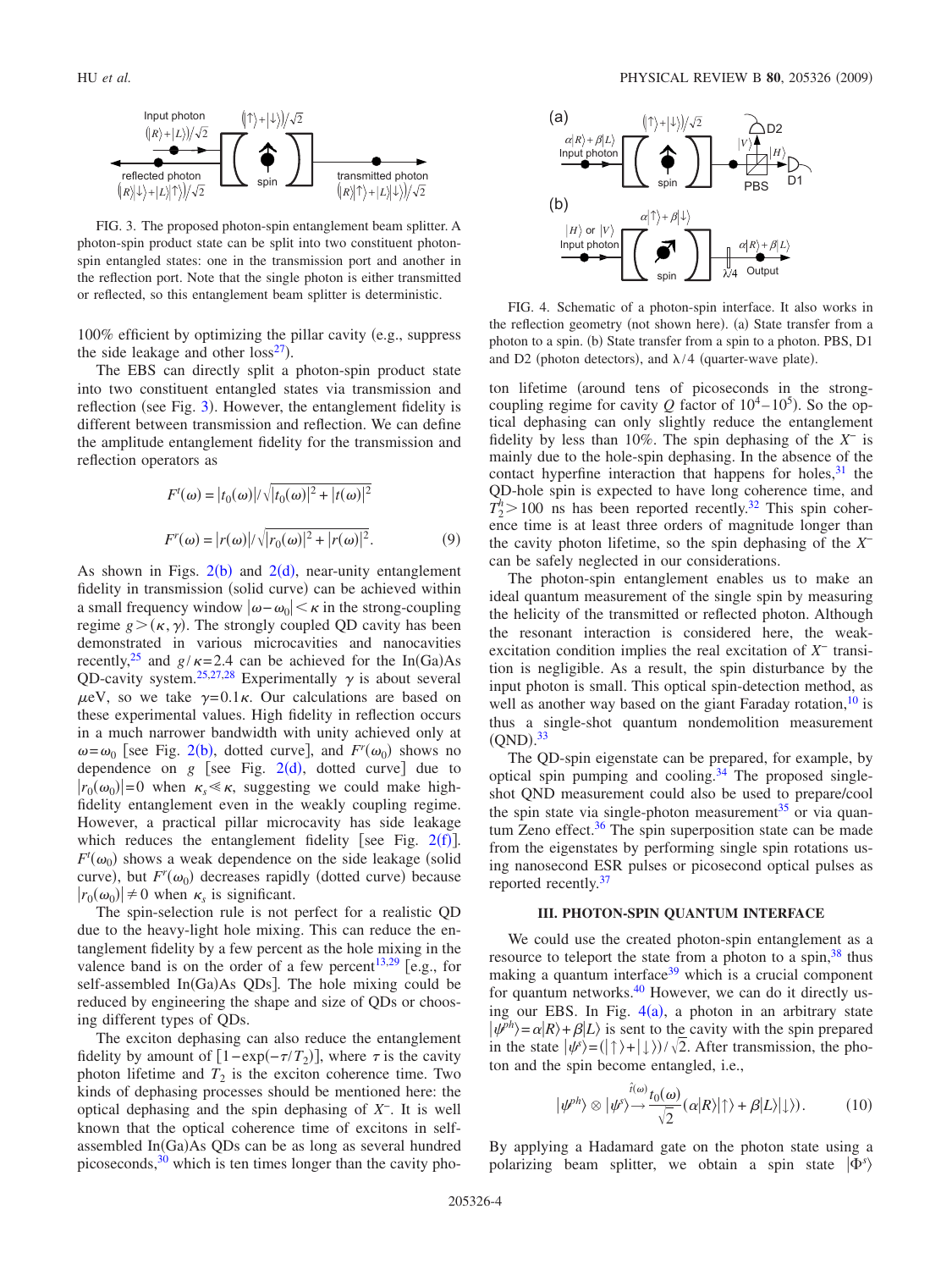<span id="page-4-1"></span>

FIG. 5. An EBS-based scheme to entangle independent photons by measuring the spin states. The two photons can be (a) both transmitted, (b) both reflected, or (c) one transmitted and another reflected.

 $= \alpha | \uparrow \rangle \pm \beta | \downarrow \rangle$  on detecting a photon in the *H* $\rangle$  or *V* $\rangle$  state. Therefore, the photon state is transferred to the spin. The storage time is limited by the spin coherence time  $(T_2^e)$  $\sim \mu s$ ).<sup>[15](#page-5-15)</sup>

In Fig. [4](#page-3-2)(b), a photon in the polarization state  $|\psi^{ph}\rangle$  $= (R) + (L) / \sqrt{2}$  is sent to the cavity with the spin in an arbitrary state  $|\psi\rangle = \alpha |\uparrow\rangle + \beta |\downarrow\rangle$ . After transmission, the state transforms to the same state as Eq.  $(10)$  $(10)$  $(10)$ . After applying a Hadamard gate on the spin (e.g., using a  $\pi/2$  microwave or optical pulse<sup>37</sup>), the spin is detected in the  $|\uparrow\rangle$  and  $|\downarrow\rangle$  basis by the QND measurement as discussed above. Depending on the measured spin states, the photon is then projected in the state  $|\Phi^{ph}\rangle = \alpha |R\rangle \pm \beta |L\rangle$ , and the spin state is transferred to the photon.

The state transfer can also be performed if the photon is reflected. Therefore, the total success probability is  $(|t_0(\omega)|^2)$  $+|r(\omega)|^2$ /2, which can reach 100% if the cavity is optimized and  $\omega \approx \omega_0$ . The state-transfer fidelity is limited by the entanglement fidelity discussed in Sec. [II.](#page-1-0)

#### **IV. ENTANGLING INDEPENDENT PHOTONS**

<span id="page-4-0"></span>Another application of the EBS is to create polarization entanglement between independent photons (see Fig. [5](#page-4-1)). Photon 1 and photon 2 are both prepared in the superposition state  $|\psi^{ph}|_{1,2} = (|R|)_{1,2} + |L|_{1,2}) / \sqrt{2}$  and sent to the cavity in sequence. The spin is prepared in the state  $|\psi\rangle = (|\uparrow\rangle)$ + $|\downarrow\rangle$ )/ $\sqrt{2}$ .

If both photons are transmitted [see Fig.  $5(a)$  $5(a)$ ] with a possibility of 25%, the state transformation is

$$
|\psi^{ph}\rangle_1 \otimes |\psi^{ph}\rangle_2 \otimes |\psi^{f_0} \rangle \rightarrow \frac{i\omega_1}{2} \times (|R\rangle_1 |R\rangle_2 |\uparrow\rangle + |L\rangle_1 |L\rangle_2 |\downarrow\rangle)/\sqrt{2}. \tag{11}
$$

After applying a Hadamard gate on the electron spin, 37 the spin is detected in the  $|\uparrow\rangle$  and  $|\downarrow\rangle$  basis by the QND measurement using another photon in *H* or *V* polarization. Depending on the measured spin states, we get two Bell states  $\Phi_{12}^{\pm} = (|R\rangle_1 |R\rangle_2 \pm |L\rangle_1 |L\rangle_2) / \sqrt{2}$ .

Similarly, if the two photons are both reflected [see Fig.  $5(b)$  $5(b)$ ] with a possibility of 25%, the Bell states  $\Phi_{12}^{\pm}$  can be obtained again. If one photon is transmitted and another reflected [see Fig.  $5(c)$  $5(c)$ ] with a possibility of 50%, we get another two Bell states  $\Psi_{12}^{\pm} = (R)_{1} |L\rangle_{2} \pm |L\rangle_{1} |R\rangle_{2}) / \sqrt{2}$ . So the full set of Bell states can be created. This EBS-based entanglement scheme is 100% efficient if the cavity is optimized and  $\omega_{1,2} \approx \omega_0$  $\omega_{1,2} \approx \omega_0$  $\omega_{1,2} \approx \omega_0$  [see Figs. 2(c) and 2(e)]. The time interval between two photons should be much shorter than the spin coherence time  $(T_2^e \sim \mu s)$  to achieve high entanglement fidelity, $\frac{10}{10}$  but it should be long enough to make the weakexcitation approximation valid.<sup>19</sup> Note that this deterministic scheme for photon entanglement generation is immune to the fine-structure splitting in realistic semiconductor QDs (Ref. [14](#page-5-14)) as discussed in Sec. [II,](#page-1-0) in contrast to another scheme based on the biexciton cascade emissions $41$  where the finestructure splitting should be suppressed to get high entanglement fidelity (this is a hard task).

This scheme can be extended to deterministically generate multiphoton entanglement, $42$  such as Greenberger-Horne-Zeilinger states $43$  or cluster states, $44$  by repeating the above Bell-state creation procedure to increase the size. An alternative way to create multiqubit entanglement is entangling in different degrees of freedom with no need to increase the number of photons. This type of entanglement is called hyperentanglement. $45$  If we take the spatial modes (different paths) in Fig. [5](#page-4-1) into account, we actually create the twophoton three-qubit states entangled in polarization and spatial modes.

Besides the scalable photon-spin and photon-photon entanglement, the EBS can be also used to deterministically create remote entanglement between spins in different cavities via a single photon<sup>10</sup> which, in fact, acts as a quantum bus. $46$ 

#### **V. CONCLUSIONS AND OUTLOOK**

We have proposed an entanglement beam splitter which can directly split a product state into two constituent entangled states with high fidelity and 100% efficiency using a QD spin strongly coupled to an optical microcavity. This device is robust and is immune to the fine-structure splitting in a realistic QD. This entanglement beam splitter can be used to deterministically create photon-spin, photon-photon, and spin-spin entanglements. This high-fidelity entanglement would find wide applications in quantum communications such as quantum cryptography and quantum teleportation.<sup>2</sup> Moreover, this entanglement is essential to implement a quantum bus,  $46$  quantum interface,  $39$  quantum memories, and quantum repeaters, $47$  all of which are critical building blocks for quantum networks.<sup>40</sup> The high-order multiparticle entanglement could be used for entanglement-enhanced quantum measurement<sup>6</sup> or cluster-state-based quantum computing[.48,](#page-6-22)[49](#page-6-23) The single-shot QND measurement could be used to prepare or cool the single spin state.

The entanglement beam splitter can also work as an active device such as a polarization-controlled single photon source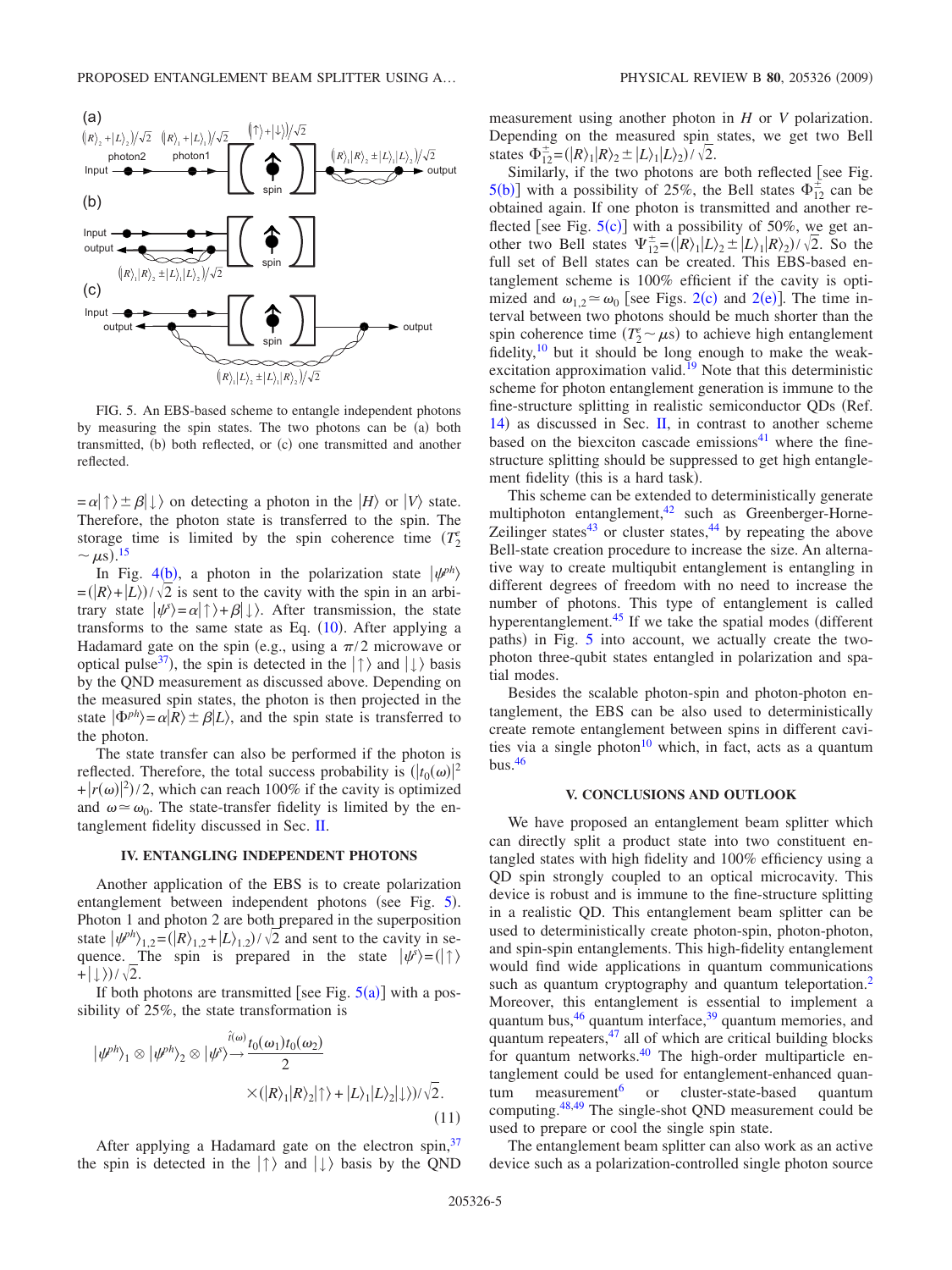driven by the electron spin dynamics. This source benefits from cavity quantum electrodynamics, therefore it has high quantum efficiency<sup>50</sup> and time-bandwidth-limited photon pulses.<sup>51</sup> On the other hand, techniques for manipulating single photons are well developed and significant progress on fast QD-spin cooling and manipulating has been made recently[.34](#page-6-8)[,37](#page-6-11) Together with this work and our previous work, $10$  we believe that the QD spin-cavity systems are quite promising for solid-state quantum networks and scalable quantum computing.

It is worthy to point out here that the entanglement beam splitter can also be made from a QD-hole spin in a doublesided microcavity because the positively charged exciton is governed by the same spin-selection rule as the negatively charged exciton[.31](#page-6-5)[,32](#page-6-6) Recent experiments have demonstrated that the QD-confined hole has long spin-relaxation time

 $(T_1^h \sim 1 \text{ ms})$  (Ref. [31](#page-6-5)) and spin coherence time  $(T_2^h$  $>$  100 ns) (Ref. [32](#page-6-6)) due to the suppressed electron-phonon interaction and the lack of hole-nuclear hyperfine interaction. Moreover, the cooling and fast coherent control of hole-spin states have been reported recently.<sup>31,[32,](#page-6-6)[52](#page-6-26)</sup> Therefore, this type of entanglement beam splitter based on the hole spin is also promising.

## **ACKNOWLEDGMENTS**

C.Y.H. thanks M. S. Kim, M. Atatüre, X. Q. Zhou, S. Bose, and S. Popescu for helpful discussions. J. L. O'B. and J. G. R. each acknowledge support from the Royal Society. This work is partly funded by EPSRC-GB IRC in Quantum Information Processing, OAP (Contract No. EU IST015848) and MEXT from Japan.

<span id="page-5-0"></span>\*chengyong.hu@bristol.ac.uk

- <span id="page-5-1"></span><sup>1</sup>R. Loudon, *The Quantum Theory of Light* (Oxford Scientific, Oxford, 2003).
- <span id="page-5-2"></span><sup>2</sup>N. Gisin, G. Ribordy, W. Tittel, and H. Zbinden, Rev. Mod. Phys. **74**, 145 (2002).
- <span id="page-5-3"></span><sup>3</sup>E. Knill, R. Laflamme, and G. Milburn, Nature (London) 409, 46 (2001).
- <span id="page-5-4"></span>4P. Kok, W. J. Munro, K. Nemoto, T. C. Ralph, J. P. Dowling, and G. J. Milburn, Rev. Mod. Phys. **79**, 135 (2007); J. L. O'Brien, Science 318, 1567 (2007).
- <span id="page-5-5"></span>5C. K. Hong, Z. Y. Ou, and L. Mandel, Phys. Rev. Lett. **59**, 2044  $(1987).$
- <span id="page-5-6"></span>6V. Giovannetti, S. LIoyd, and L. Maccone, Science **306**, 1330  $(2004).$
- <span id="page-5-7"></span>7D. Fattal, K. Inoue, J. Vučković, C. Santori, G. S. Solomon, and Y. Yamamoto, Phys. Rev. Lett. **92**, 037903 (2004); D. Fattal, E. Diamanti, K. Inoue, and Y. Yamamoto, *ibid.* 92, 037904 (2004).
- <span id="page-5-8"></span>8R. Okamoto, J. L. O'Brien, H. F. Hofmann, T. Nagata, K. Sasaki, and S. Takeuchi, Science 323, 483 (2009).
- <span id="page-5-9"></span>9H. F. Hofmann and S. Takeuchi, Phys. Rev. Lett. **88**, 147901  $(2002).$
- <span id="page-5-10"></span>10C. Y. Hu, A. Young, J. L. O'Brien, W. J. Munro, and J. G. Rarity, Phys. Rev. B 78, 085307 (2008); C. Y. Hu, W. J. Munro, and J. G. Rarity, *ibid.* **78**, 125318 (2008).
- <span id="page-5-11"></span>11R. J. Warburton, C. S. Dürr, K. Karrai, J. P. Kotthaus, G. Medeiros-Ribeiro, and P. M. Petroff, Phys. Rev. Lett. **79**, 5282  $(1997).$
- <span id="page-5-12"></span>12C. Y. Hu, W. Ossau, D. R. Yakovlev, G. Landwehr, T. Wojtowicz, G. Karczewski, and J. Kossut, Phys. Rev. B **58**, R1766  $(1998).$
- <span id="page-5-13"></span>13T. Calarco, A. Datta, P. Fedichev, E. Pazy, and P. Zoller, Phys. Rev. A 68, 012310 (2003).
- <span id="page-5-14"></span>14M. Bayer, G. Ortner, O. Stern, A. Kuther, A. A. Gorbunov, A. Forchel, P. Hawrylak, S. Fafard, K. Hinzer, T. L. Reinecke, S. N. Walck, J. P. Reithmaier, F. Klopf, and F. Schäfer, Phys. Rev. B 65, 195315 (2002); J. J. Finley, D. J. Mowbray, M. S. Skolnick, A. D. Ashmore, C. Baker, A. F. G. Monte, and M. Hopkinson, ibid. **66**, 153316 (2002).
- <span id="page-5-15"></span><sup>15</sup> J. R. Petta, A. C. Johnson, J. M. Taylor, E. A. Laird, A. Yacoby,

<span id="page-5-19"></span>M. D. Lukin, C. M. Marcus, M. P. Hanson, and A. C. Gossard, Science 309, 2180 (2005); A. Greilich, D. R. Yakovlev, A. Shabaev, Al. L. Efros, I. A. Yugova, R. Oulton, V. Stavarache, D. Reuter, A. Wieck, and M. Bayer, *ibid*. **313**, 341 (2006); Xiaodong Xu, Wang Yao, Bo Sun, Duncan G. Steel, Allan S. Bracker, Daniel Gammon, and L. J. Sham, Nature (London) **459**, 1105 (2009).

- <span id="page-5-16"></span><sup>16</sup> J. M. Elzerman, R. Hanson, L. H. Willems van Beveren, B. Witkamp, L. M. K. Vandersypen, and L. P. Kouwenhoven, Nature (London) **430**, 431 (2004); M. Kroutvar, Y. Ducommun, D. Heiss, M. Bichler, D. Schuh, G. Abstreiter, and J. J. Finley, *ibid.* 432, 81 (2004).
- <span id="page-5-17"></span><sup>17</sup>D. F. Walls and G. J. Milburn, *Quantum Optics* (Springer-Verlag, Berlin, 1994).
- <span id="page-5-18"></span>18H. J. Kimble, in *Cavity Quantum Electrodynamics*, edited by P. Berman (Academic, San Diego, 1994).
- <sup>19</sup>By taking the parameters used in this paper, i.e.,  $g/\kappa=2.4$  and  $\gamma/\kappa=0.1$ , we get the critical photon number  $n_0=8.7\times10^{-4}$ . If taking  $\tau=100$  ps for a microcavity with  $Q=3\times10^4$  and  $\lambda_c$  $=1$   $\mu$ m, the single photon rate should be less than 8.7 MHz to make the weak-excitation approximation valid. If the mode mismatch is included the single photon rate can be slightly higher.
- <span id="page-5-20"></span> $^{20}$ C. Y. Hu *et al.* (unpublished).
- <span id="page-5-21"></span><sup>21</sup> J. M. Raimond, M. Brune, and S. Haroche, Rev. Mod. Phys. **73**, 565 (2001).
- <span id="page-5-22"></span><sup>22</sup>Experimentally we can measure the side leakage rate  $\kappa_s / \kappa$  by measuring the ratio  $r_0(\omega_0)/t_0(\omega_0)$ .
- <span id="page-5-23"></span><sup>23</sup> E. Waks and J. Vučković, Phys. Rev. Lett. **96**, 153601 (2006); A. Auffeves-Garnier, C. Simon, J. M. Gerard, and J. P. Poizat, Phys. Rev. A **75**, 053823 (2007).
- <span id="page-5-24"></span>24D. Englund, D. Fattal, E. Waks, G. Solomon, B. Zhang, T. Nakaoka, Y. Arakawa, Y. Yamamoto, and J. Vučković, Nature (London) 450, 857 (2007).
- <span id="page-5-25"></span><sup>25</sup> J. P. Reithmaier, G. Sęk, A. Löffler, C. Hofmann, S. Kuhn, S. Reitzenstein, L. V. Keldysh, V. D. Kulakovskii, T. L. Reinecke, and A. Forchel, Nature (London) 432, 197 (2004); T. Yoshie, A. Scherer, J. Hendrickson, G. Khitrova, H. M. Gibbs, G. Rupper, C. Ell, O. B. Shchekin, and D. G. Deppe, *ibid.* 432, 200 (2004); E. Peter, P. Senellart, D. Martrou, A. Lemaître, J. Hours, J. M.